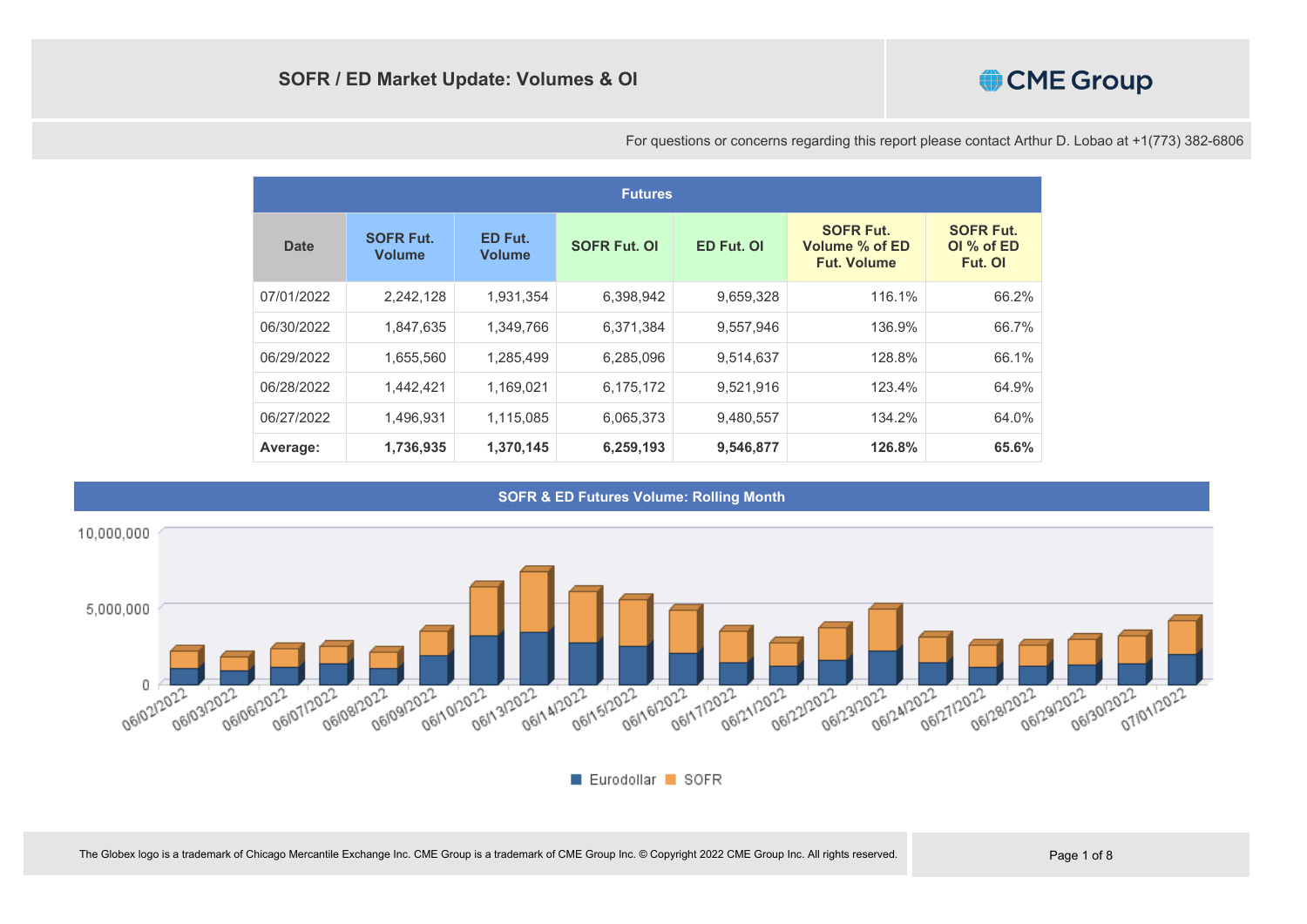# CME Group

For questions or concerns regarding this report please contact Arthur D. Lobao at +1(773) 382-6806

| <b>Options</b> |                                      |                          |                               |            |                                                                          |                                              |  |  |
|----------------|--------------------------------------|--------------------------|-------------------------------|------------|--------------------------------------------------------------------------|----------------------------------------------|--|--|
| <b>Date</b>    | <b>SOFR</b><br>Opt.<br><b>Volume</b> | ED Opt.<br><b>Volume</b> | <b>SOFR Opt.</b><br><b>OI</b> | ED Opt. OI | <b>SOFR</b><br>Opt.<br><b>Volume</b><br>% of ED<br>Opt.<br><b>Volume</b> | <b>SOFR</b><br>Opt. OI %<br>of ED<br>Opt. OI |  |  |
| 07/01/2022     | 397,860                              | 551,206                  | 7,207,548                     | 29,583,525 | 72.2%                                                                    | 24.4%                                        |  |  |
| 06/30/2022     | 422,931                              | 788,142                  | 7,241,361                     | 29,515,020 | 53.7%                                                                    | 24.5%                                        |  |  |
| 06/29/2022     | 306,009                              | 515,666                  | 6,997,802                     | 29,362,767 | 59.3%                                                                    | 23.8%                                        |  |  |
| 06/28/2022     | 370,546                              | 510,779                  | 6,781,470                     | 29,297,870 | 72.5%                                                                    | 23.1%                                        |  |  |
| 06/27/2022     | 393,059                              | 503,551                  | 6,613,522                     | 29,116,390 | 78.1%                                                                    | 22.7%                                        |  |  |
| Average:       | 378,081                              | 573,869                  | 6,968,341                     | 29,375,114 | 65.9%                                                                    | 23.7%                                        |  |  |

#### **SOFR & ED Options Volume: Rolling Month**



Eurodollar SOFR

| <b>Options Volume Venue Breakdown</b> |                                     |            |              |              |                                          |            |              |              |  |
|---------------------------------------|-------------------------------------|------------|--------------|--------------|------------------------------------------|------------|--------------|--------------|--|
| <b>Date</b>                           | <b>Total</b><br><b>SOFR</b><br>Opt. | <b>GBX</b> | <b>Floor</b> | <b>Block</b> | <b>Total ED</b><br>Opt.<br><b>Volume</b> | <b>GBX</b> | <b>Floor</b> | <b>Block</b> |  |
| 07/01/2022                            | 397.860                             | 86.731     | 287,129      | 24.000       | 551,206                                  | 264.977    | 286,229      |              |  |
| 06/30/2022                            | 422.931                             | 144,142    | 278,789      |              | 788,142                                  | 313,279    | 394,863      | 80,000       |  |
| 06/29/2022                            | 306.009                             | 87,109     | 194.400      | 24.500       | 515,666                                  | 134.740    | 360.926      | 20,000       |  |
| 06/28/2022                            | 370.546                             | 77,316     | 181,230      | 112.000      | 510,779                                  | 121,012    | 285,767      | 104,000      |  |
| 06/27/2022                            | 393.059                             | 69.069     | 283.990      | 40,000       | 503.551                                  | 73.851     | 369.700      | 60,000       |  |
| MTD Avg:                              | 397,860                             | 86,731     | 287,129      | 24,000       | 551,206                                  | 264,977    | 286,229      |              |  |

## 8,000,000 7.000.000 6,000,000 5,000,000 4,000,000 3,000,000 2,000,000 1,000,000 0

**SOFR Options OI: Rolling Month**



The Globex logo is a trademark of Chicago Mercantile Exchange Inc. CME Group is a trademark of CME Group Inc. © Copyright 2022 CME Group Inc. All rights reserved. Page 2 of 8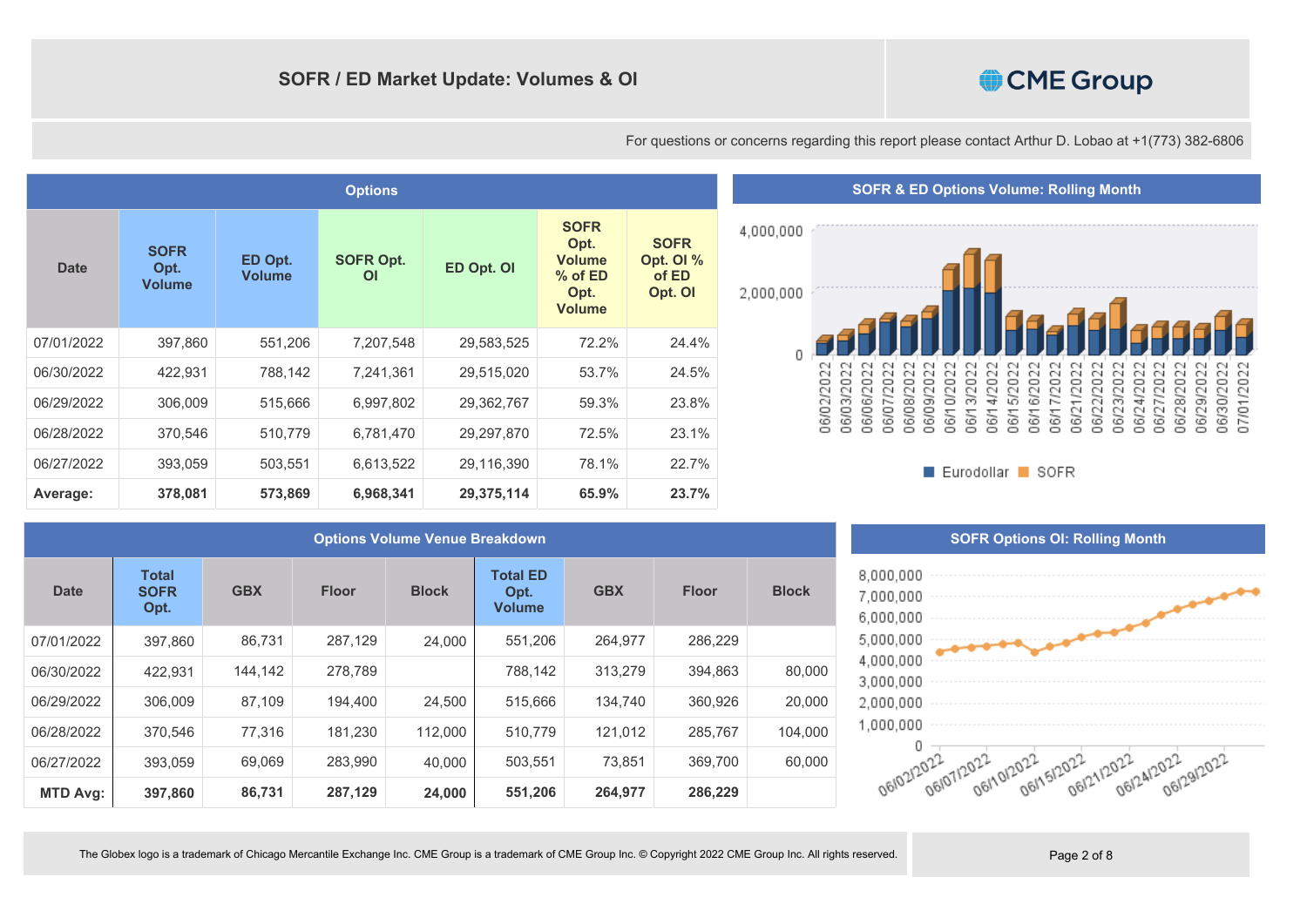

| <b>Futures &amp; Options</b> |                                      |                         |                                  |                      |                                                                |                                                        |  |  |  |
|------------------------------|--------------------------------------|-------------------------|----------------------------------|----------------------|----------------------------------------------------------------|--------------------------------------------------------|--|--|--|
| <b>Date</b>                  | <b>SOFR F&amp;O</b><br><b>Volume</b> | ED F&O<br><b>Volume</b> | <b>SOFR F&amp;O</b><br><b>OI</b> | <b>ED F&amp;O OI</b> | <b>SOFR F&amp;O</b><br>Volume % of ED<br><b>F&amp;O Volume</b> | <b>SOFR F&amp;O</b><br>OI % of ED<br><b>F&amp;O OI</b> |  |  |  |
| 07/01/2022                   | 2.639.988                            | 2,482,560               | 13.606.490                       | 39.242.853           | 106.3%                                                         | 34.7%                                                  |  |  |  |
| 06/30/2022                   | 2.270.566                            | 2.137.908               | 13.612.745                       | 39.072.966           | 106.2%                                                         | 34.8%                                                  |  |  |  |
| 06/29/2022                   | 1,961,569                            | 1.801.165               | 13.282.898                       | 38.877.404           | 108.9%                                                         | 34.2%                                                  |  |  |  |
| 06/28/2022                   | 1,812,967                            | 1.679.800               | 12.956.642                       | 38.819.786           | 107.9%                                                         | 33.4%                                                  |  |  |  |
| 06/27/2022                   | 1,889,990                            | 1.618.636               | 12,678,895                       | 38.596.947           | 116.8%                                                         | 32.8%                                                  |  |  |  |
| Average:                     | 2,115,016                            | 1,944,014               | 13,227,534                       | 38,921,991           | 108.8%                                                         | 34.0%                                                  |  |  |  |

**SOFR & ED F&O Volume: Rolling Month**



Eurodollar SOFR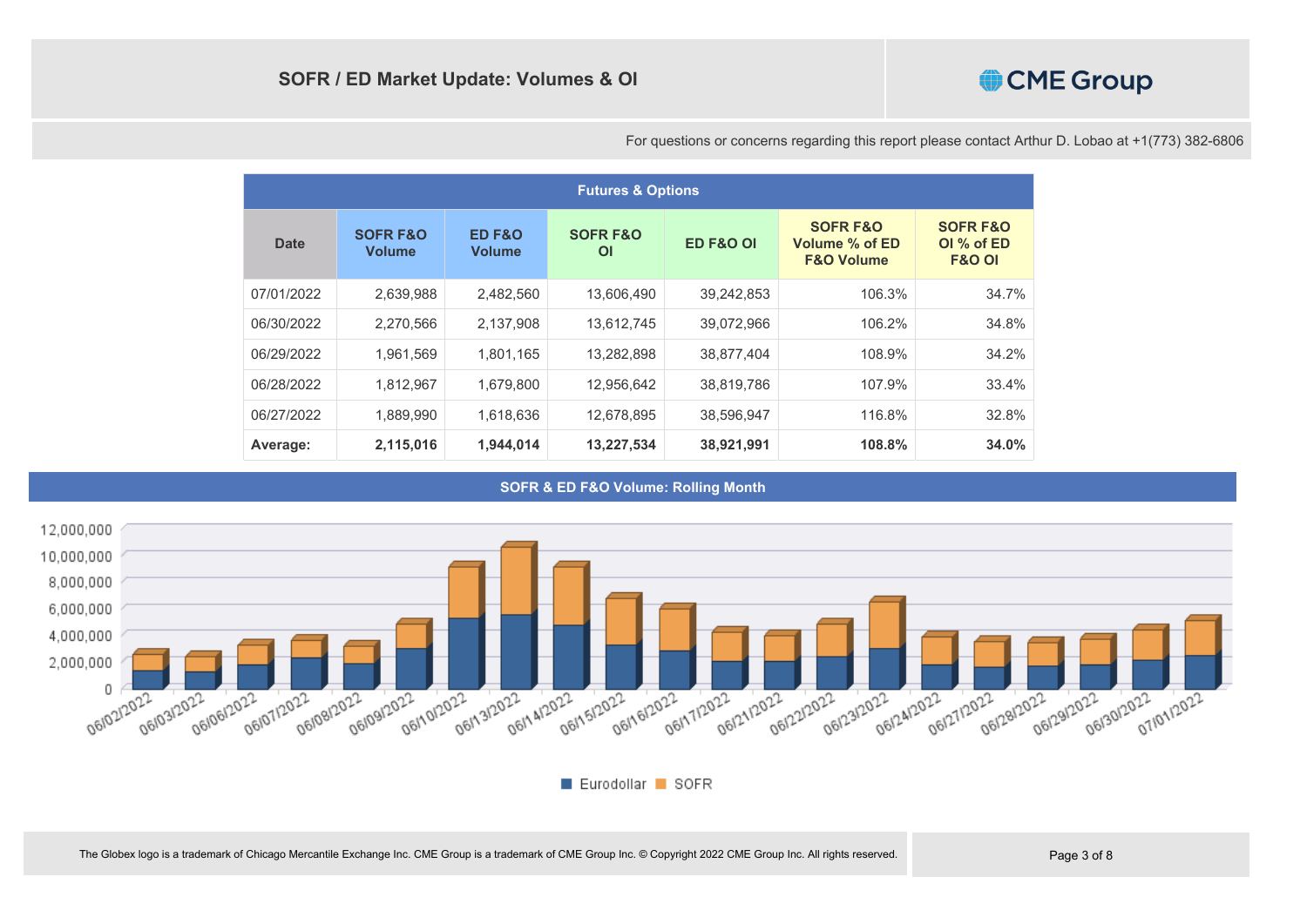## CME Group

For questions or concerns regarding this report please contact Arthur D. Lobao at +1(773) 382-6806

### **SOFR & ED Settlement Prices by Contract Month SOFR Options Most Active Strikes: SR3 as of 7/1/22**

|         | Futures Settlement Prices by Contract Month as of: 7/1/22 |                    |                    |  |  |  |  |
|---------|-----------------------------------------------------------|--------------------|--------------------|--|--|--|--|
| Month   | <b>ED Futures</b>                                         | <b>SR3 Futures</b> | SR3 Fut. / FD Fut. |  |  |  |  |
| 2022-09 | 96.7650                                                   | 97.0300            | 0.2650             |  |  |  |  |
| 2022-12 | 96.3150                                                   | 96.6850            | 0.3700             |  |  |  |  |
| 2023-03 | 96.4600                                                   | 96.7100            | 0.2500             |  |  |  |  |
| 2023-06 | 96.6800                                                   | 96.9400            | 0.2600             |  |  |  |  |
| 2023-09 | 96.9000                                                   | 97.1600            | 0.2600             |  |  |  |  |
| 2023-12 | 97.0750                                                   | 97.3350            | 0.2600             |  |  |  |  |
| 2024-03 | 97.2000                                                   | 97.4600            | 0.2600             |  |  |  |  |
| 2024-06 | 97.2900                                                   | 97.5500            | 0.2600             |  |  |  |  |
| 2024-09 | 97.3250                                                   | 97.5850            | 0.2600             |  |  |  |  |
| 2024-12 | 97.3250                                                   | 97.5850            | 0.2600             |  |  |  |  |
| 2025-03 | 97.3250                                                   | 97.5850            | 0.2600             |  |  |  |  |
| 2025-06 | 97.2950                                                   | 97.5550            | 0.2600             |  |  |  |  |
| 2025-09 | 97.2400                                                   | 97.5000            | 0.2600             |  |  |  |  |

| <b>SR3 Options</b> | <b>Month</b> | <b>Strike Price</b> | Volume |
|--------------------|--------------|---------------------|--------|
| SR3 OPT SR3 O P    | 2022-09      | 96.87               | 31,381 |
| SR3 OPT SR3 O P    | 2022-09      | 96.93               | 30,001 |
| SR3 OPT SR3 O P    | 2022-12      | 96.25               | 21,480 |
| SR3 OPT SR3 O P    | 2022-12      | 96.12               | 20.829 |
| SR3 OPT SR3 O C    | 2022-12      | 97.00               | 10.258 |

## **SOFR Options Most Active Strikes: Serials and Mid-Curves as of 7/1/22**

| Other SOFR Opt. | <b>Month</b> | <b>Strike Price</b> | Volume |
|-----------------|--------------|---------------------|--------|
| SO OPT SO O P   | 2022-09      | 96.37               | 20,000 |
| SO OPT SO O P   | 2022-09      | 96.87               | 17,500 |
| SO OPT SO O C   | 2022-07      | 97.50               | 16.378 |
| SO OPT SO O C   | 2022-07      | 97.75               | 16.378 |
| SO OPT SO O P   | 2022-09      | 95.87               | 10.000 |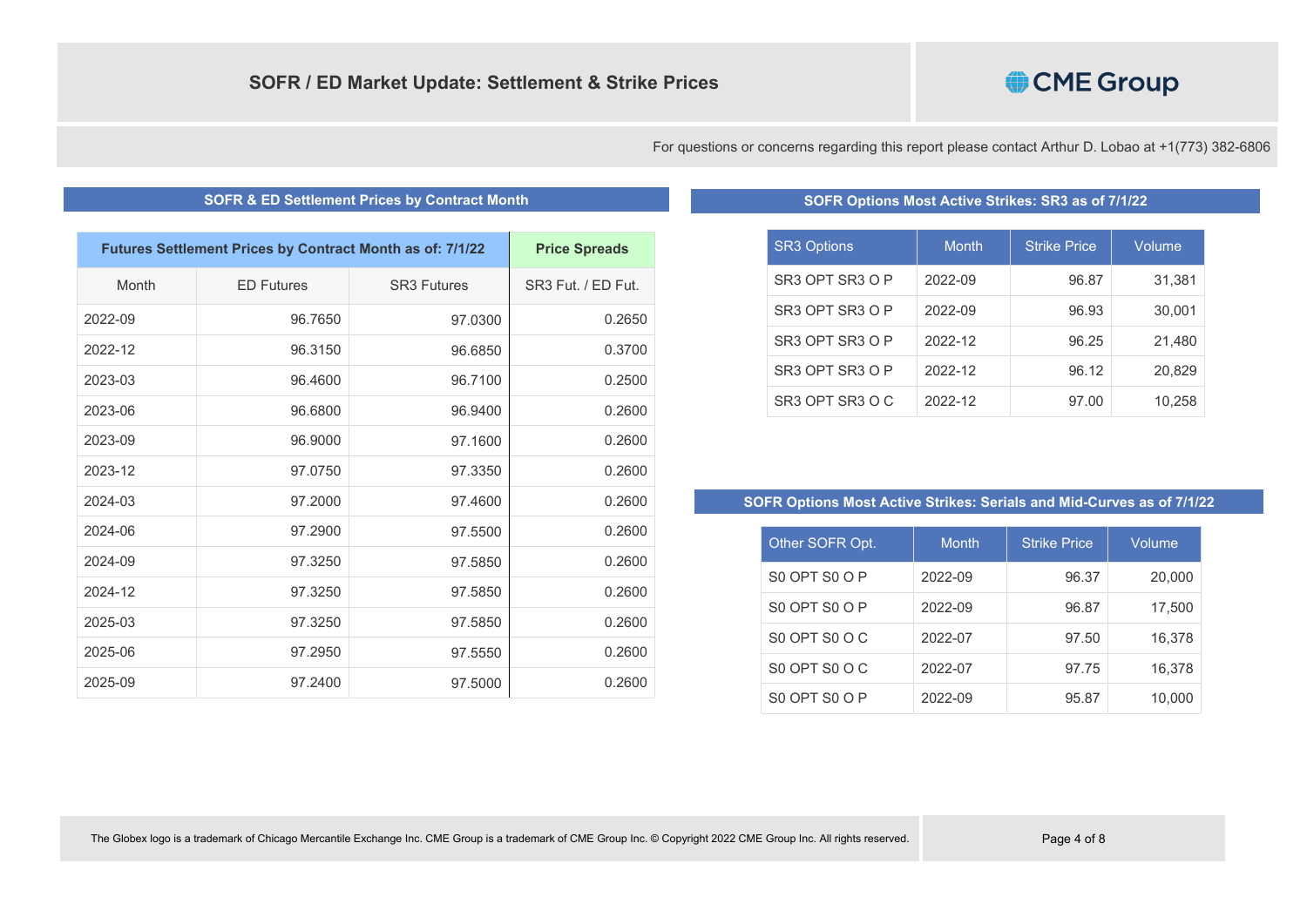

| Futures Open Interest by Contract Month as of:<br>7/1/22 |                     | ED Fut. OI %<br><b>SOFR Fut. OI</b><br>% of Total<br>of Total | <b>Options Open Interest by Contract Month as of:</b><br>7/1/22 |       |         | <b>SOFR Opt. OI</b><br>% of Total | ED Opt. OI %      |       |          |
|----------------------------------------------------------|---------------------|---------------------------------------------------------------|-----------------------------------------------------------------|-------|---------|-----------------------------------|-------------------|-------|----------|
| Month                                                    | <b>SOFR Futures</b> | <b>ED Futures</b>                                             |                                                                 |       | Month   | <b>SOFR Options</b>               | <b>ED Options</b> |       | of Total |
| 2022-09                                                  | 690,853             | 1,117,218                                                     | 13.8%                                                           | 12.6% | 2022-07 | 929,990                           | 2,107,967         | 12.9% | 7.2%     |
| 2022-12                                                  | 761,265             | 1,451,950                                                     | 15.2%                                                           | 16.4% | 2022-08 | 832,587                           | 856,353           | 11.6% | 2.9%     |
| 2023-03                                                  | 814,653             | 1,062,103                                                     | 16.2%                                                           | 12.0% | 2022-09 | 1,725,635                         | 7,889,126         | 23.9% | 26.9%    |
| 2023-06                                                  | 832,673             | 745,672                                                       | 16.6%                                                           | 8.4%  | 2022-10 | 513,657                           | 238,499           | 7.1%  | 0.8%     |
| 2023-09                                                  | 456,923             | 812,820                                                       | 9.1%                                                            | 9.2%  | 2022-11 | 123,665                           | 54,835            | 1.7%  | 0.2%     |
| 2023-12                                                  | 445,392             | 1,109,180                                                     | 8.9%                                                            | 12.5% | 2022-12 | 1,825,265                         | 9,744,237         | 25.3% | 33.2%    |
| 2024-03                                                  | 273,126             | 435,324                                                       | 5.4%                                                            | 4.9%  | 2023-03 | 591,547                           | 2,831,040         | 8.2%  | 9.7%     |
| 2024-06                                                  | 187,517             | 435,377                                                       | 3.7%                                                            | 4.9%  | 2023-06 | 398,610                           | 1,957,611         | 5.5%  | 6.7%     |
| 2024-09                                                  | 154,571             | 427,778                                                       | 3.1%                                                            | 4.8%  | 2023-09 | 43,200                            | 1,136,879         | 0.6%  | 3.9%     |
| 2024-12                                                  | 153,690             | 714,163                                                       | 3.1%                                                            | 8.1%  | 2023-12 | 120,609                           | 1,354,423         | 1.7%  | 4.6%     |
| 2025-03                                                  | 89,282              | 240,150                                                       | 1.8%                                                            | 2.7%  | 2024-03 | 68,730                            | 731,982           | 1.0%  | 2.5%     |
| 2025-06                                                  | 94,266              | 152,061                                                       | 1.9%                                                            | 1.7%  | 2024-06 | 7,303                             | 324,473           | 0.1%  | 1.1%     |
| 2025-09                                                  | 61,222              | 135,377                                                       | 1.2%                                                            | 1.5%  | 2024-12 | 24,850                            | 53,467            | 0.3%  | 0.2%     |
|                                                          |                     |                                                               |                                                                 |       | 2025-03 | 1,500                             | 35,472            | 0.0%  | 0.1%     |
|                                                          |                     |                                                               |                                                                 |       |         |                                   |                   |       |          |

**SOFR & ED Futures OI by Nearest Upcoming Contract Months SOFR & ED Options OI by Nearest Upcoming Contract Months**

 $2025-06$  and  $400$  and  $11,214$  and  $0.0\%$  and  $0.0\%$  and  $0.0\%$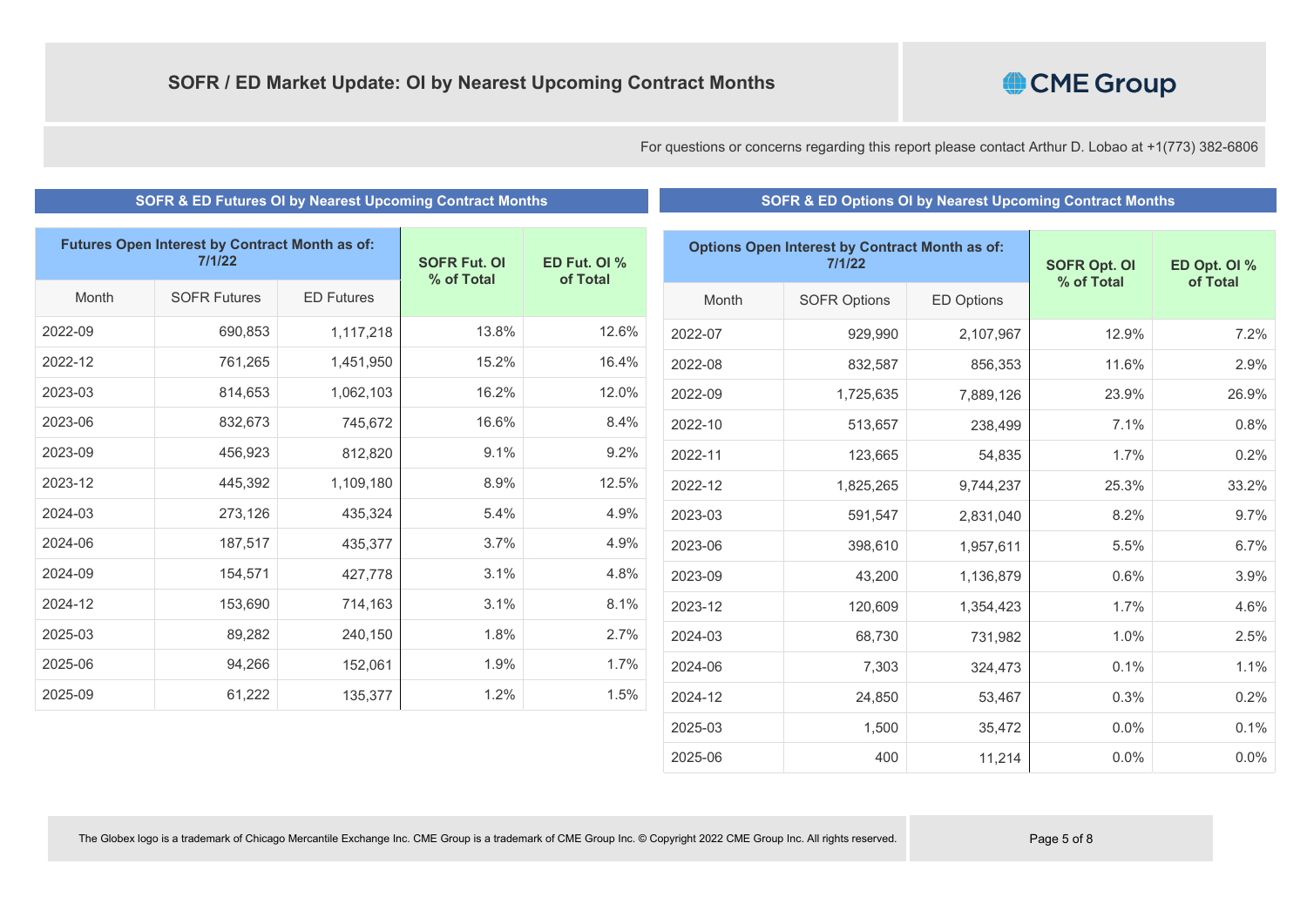

|            | <b>SOFR Fut.</b><br><b>ADV</b> | ED Fut.<br><b>ADV</b> | <b>SOFR Opt.</b><br><b>ADV</b> | ED Opt.<br><b>ADV</b> | <b>SOFR Fut.</b><br>ADV % of ED<br><b>Fut. ADV</b> | <b>SOFR Opt.</b><br>ADV % of ED<br>Opt. ADV |
|------------|--------------------------------|-----------------------|--------------------------------|-----------------------|----------------------------------------------------|---------------------------------------------|
| <b>MTD</b> | 2.242.128                      | 1,931,354             | 397,860                        | 551,206               | 116.1%                                             | 72.2%                                       |
| <b>YTD</b> | 1,421,109                      | 2,181,222             | 133,022                        | 1,165,779             | 65.2%                                              | 11.4%                                       |

**SOFR & ED Average Daily Volume - MTD & YTD**

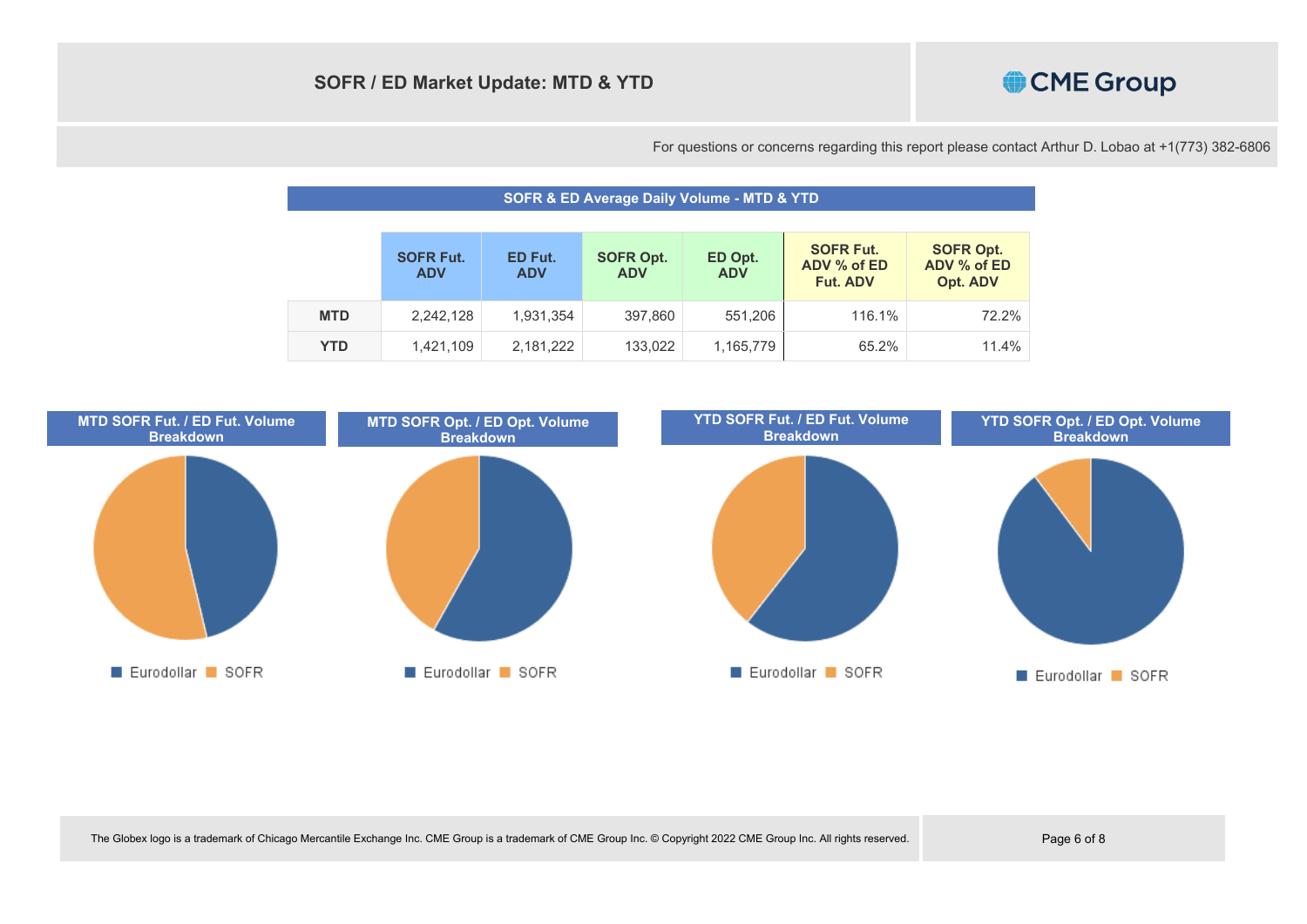![](_page_6_Picture_1.jpeg)

![](_page_6_Figure_3.jpeg)

The Globex logo is a trademark of Chicago Mercantile Exchange Inc. CME Group is a trademark of CME Group Inc. @ Copyright 2022 CME Group Inc. All rights reserved. Page 7 of 8